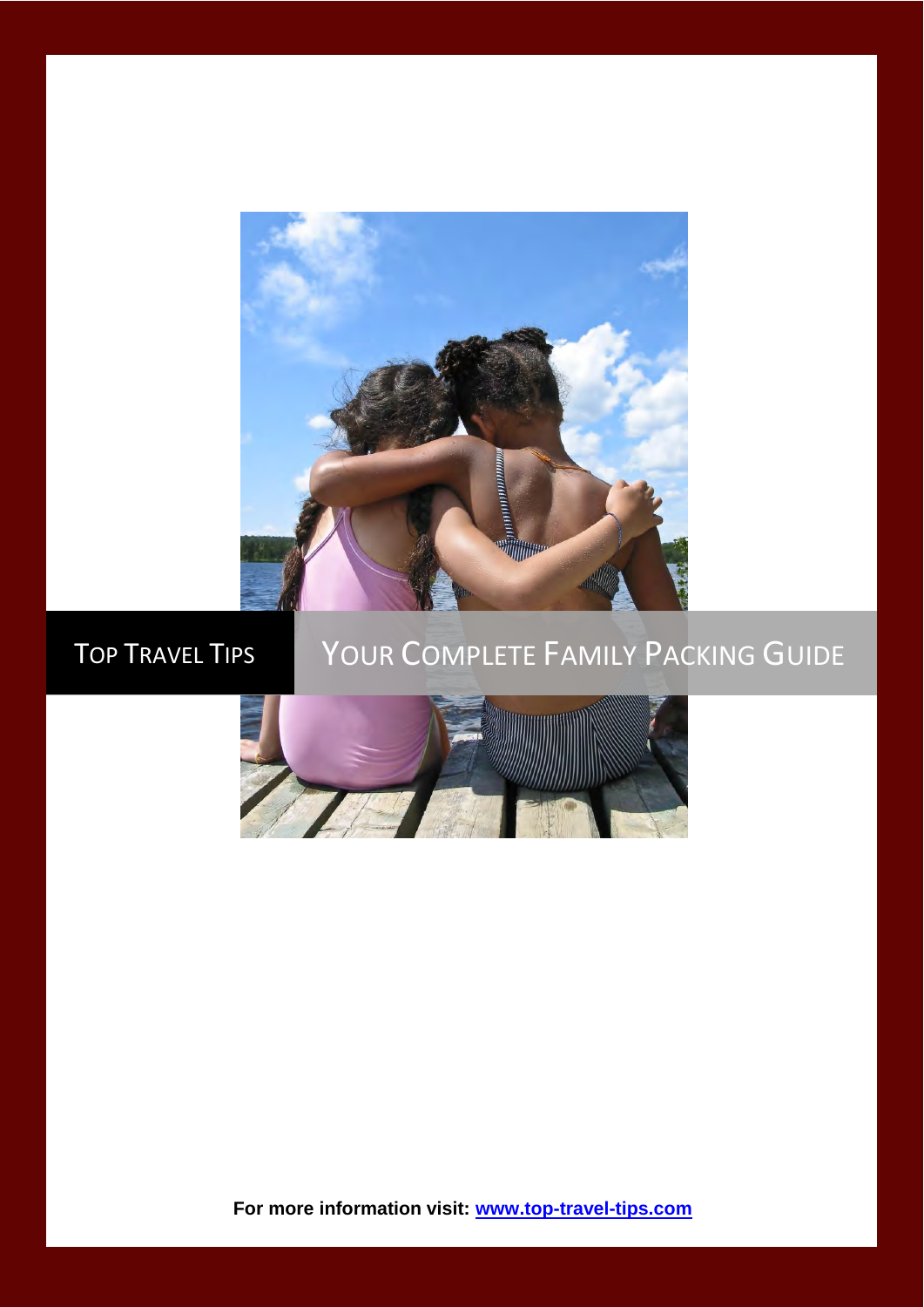#### **About Top-Travel-Tips.com**

Top-Travel-Tips.com is a travel advice website offering practical travel tips. Our focus is on four key areas: Plan your perfect trip, Find your perfect trip, Travel accessories, and Practical travel tips.

We also offer advice and reviews on travel related products that can enhance your travel experience further. All the content on our website is unique and written by us.

We at Top-Travel-Tips.com are very passionate about travelling and we like to share our travel experience with you. We encourage you to visit our website [www.top-travel-tips.com](http://www.top-travel-tips.com/index.html) for further information and travel advice.

# **Copyright Notice**

Copyright © 2011 Top-Travel-Tips.com, Asa Gislason

Published by Top-Travel-Tips.com, Asa Gislason. All rights reserved.

All content contained within "Top Travel Tips – Your Complete Guide To Packing "is copyright © Asa Gislason of Top-Travel-Tips.com.

All literary work contained within the "Top Travel Tips – Your Complete Guide To Packing" belongs to and is the sole property of its respective authors and is reprinted with permission.

**No resale rights are accorded with the sale of this book. Reproduction, copying, or any other form of use the pieces contained within the book is STRICTLY FORBIDDEN without express permission from the author him or herself. If perjury is discovered the offenders will be prosecuted to the full extent of the law.** 

These rules have been established to protect the rights and ownership of the authors and to ensure that their work is upheld as their own.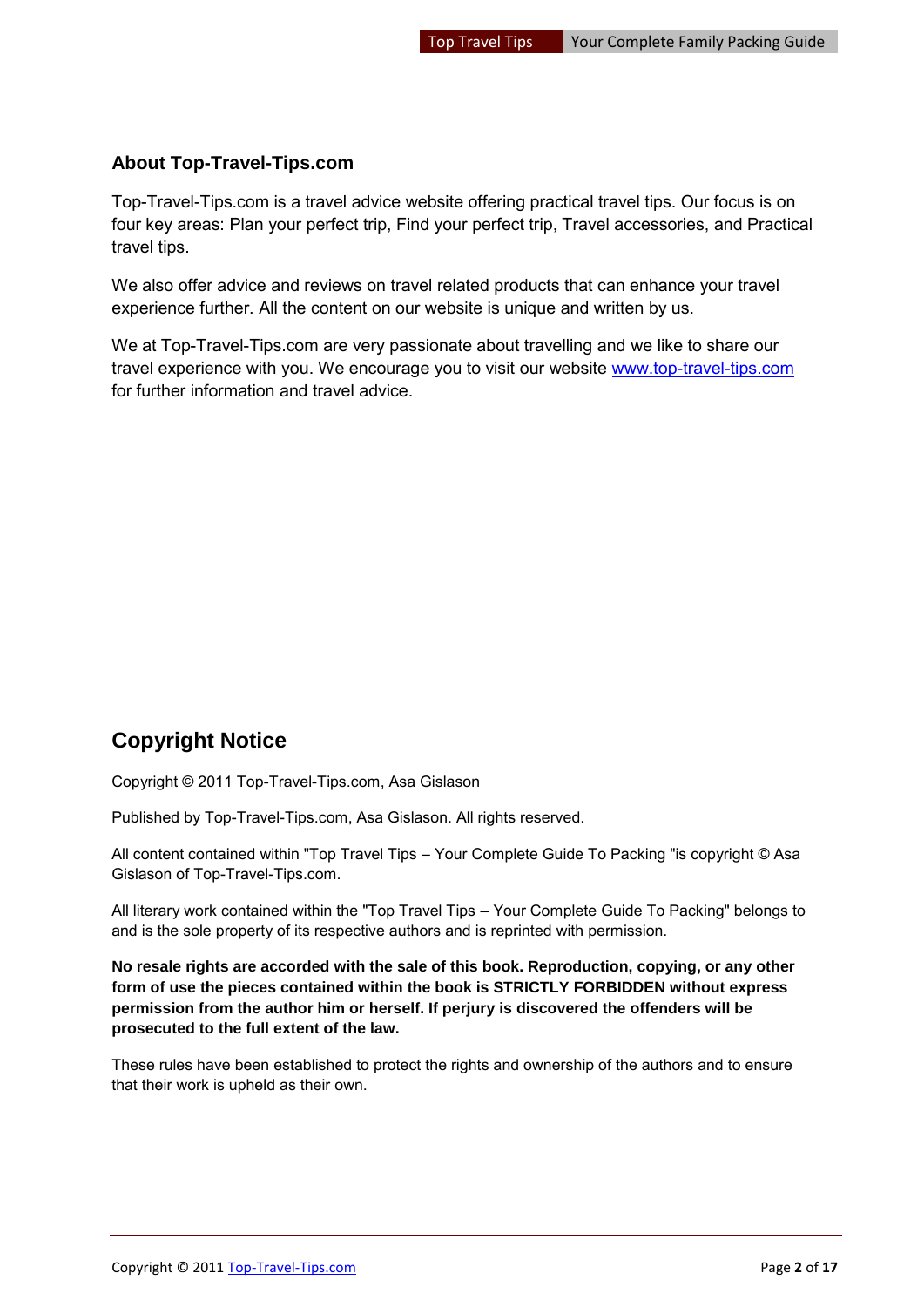# **Table Of Contents**

| 1. |                  |  |
|----|------------------|--|
|    |                  |  |
|    |                  |  |
|    |                  |  |
| 2. |                  |  |
|    | 2.1              |  |
|    | $2.2^{\circ}$    |  |
|    | 2.3              |  |
| 3. |                  |  |
|    | 3.1              |  |
|    |                  |  |
|    | 3.3 <sub>1</sub> |  |
|    | $3.4^{\circ}$    |  |
|    | 3.5              |  |
|    | 3.6              |  |
|    | 3.7              |  |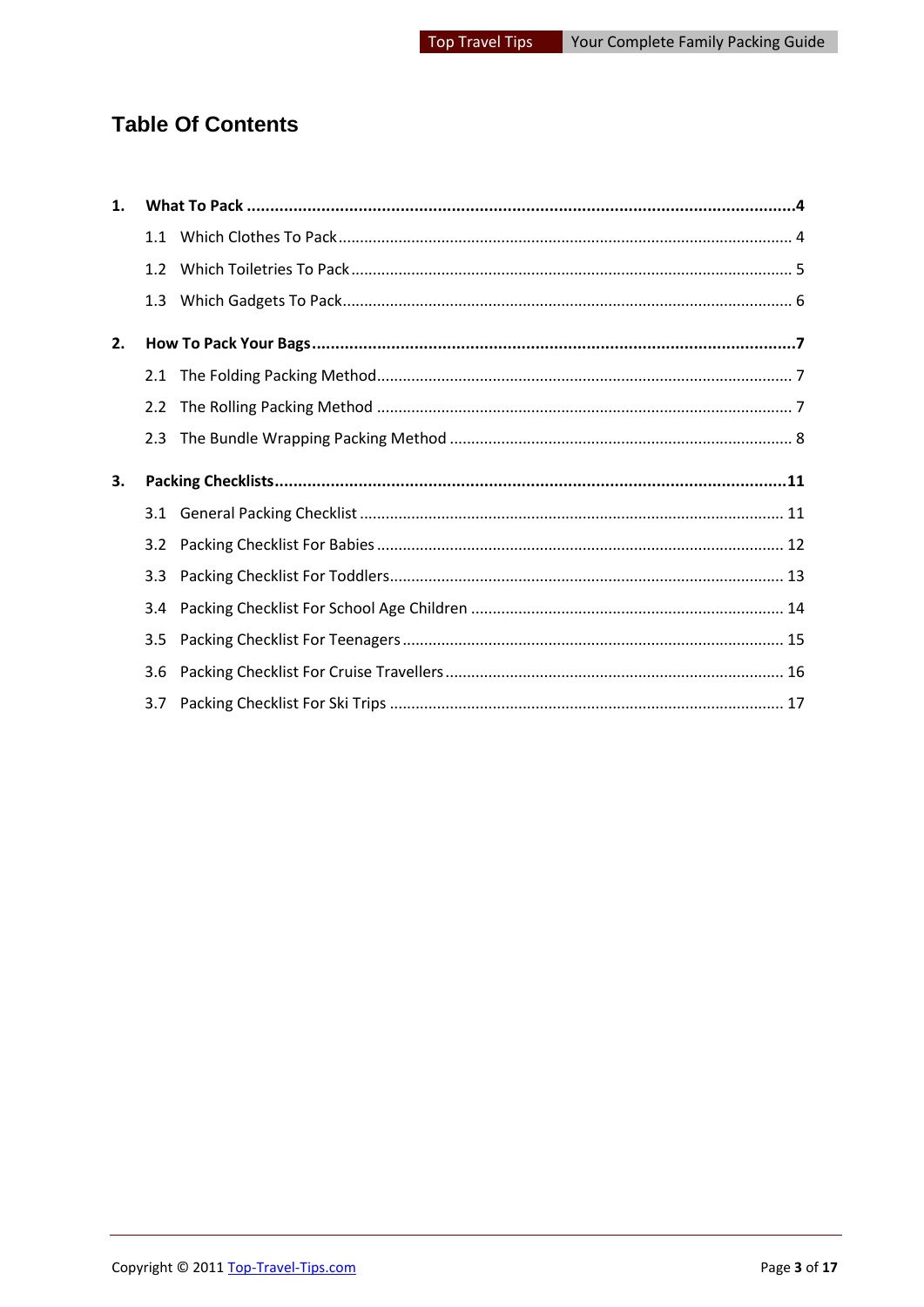Top Travel Tips **Packing Guide** offers general practical packing tips and advice about:

- **What To Pack** What you must have in mind when choosing clothes, toiletries and gadgets to pack for your trip
- **How To Pack It** Explains the different packing luggage methods and how they work in practice

<span id="page-3-0"></span>At the end of this guide, you will find printable **Packing Checklists**, including special packing lists for children of different age and for different family trips, i.e. skiing and cruising.

### **1. What To Pack**

Airlines are getting stricter about luggage allowances all the time. They are not only charging higher fees for overweight, increased number of airlines are starting to charge separately for all check-in luggages.

**Travelling light** has never been more appealing. Not only makes it travelling easier in many respects, it can also save you money in check-in fees.

Travelling light is though not always an option. Nor is it necessarily what you want. You might want to take a little bit more with you than is strictly necessary.

Maybe you can do without the second formal wear but you want to take both… just in case you changed your mind. Or you might want to bring few items of luxury with you… you could live without them but you do not want to.

The best packing advice is to start with the **items you know you will need** - packing checklists are helpful with this. If you have free space / weight allowance left then you can use it for your optional extras / luxury items.

#### <span id="page-3-1"></span>**1.1 Which Clothes To Pack**

The climate at your destination, what you will be doing when you get there and the length of your trip will determine which clothes to pack.

You will have to pack very differently if you are going to Brazil or Iceland, or if you are going on a skiing trip or romantic city break. While the length of your journey is fundamental in how much clothes you need to pack.

On shorter trips, you might want to pack enough to last you throughout your trip, i.e. without having to do any laundry. You should be able to fit into one suitcase enough clothes to last you for 2 - 3 weeks.

For longer journeys, you will have to fit in some laundry on the way, fortunately that is usually not that difficult.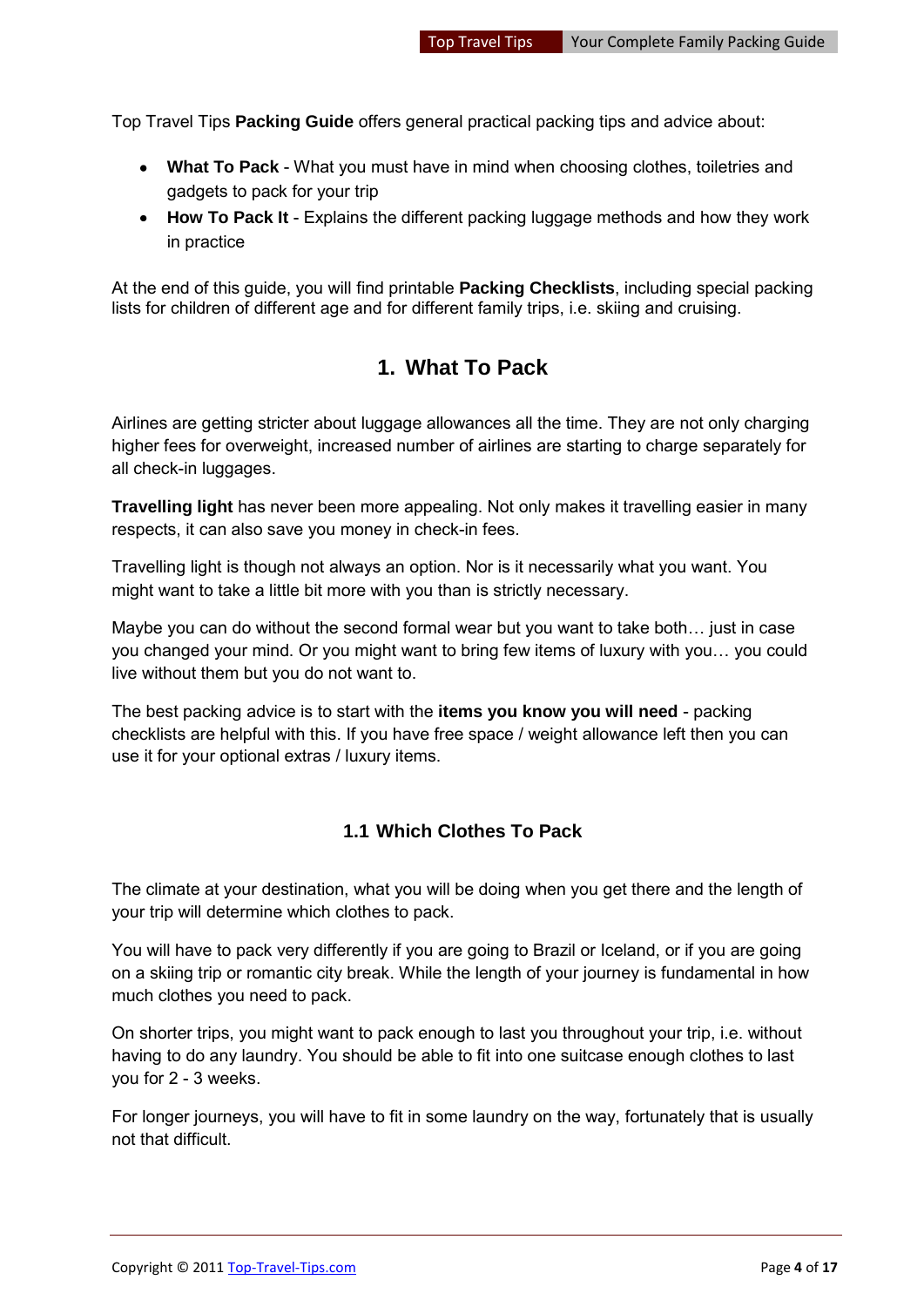Few practical things to have in mind when choosing which clothes to pack for your trip:

**Lightweight clothes** are ideal for travelling. The lighter the clothes are, the more you can pack. Did you know that average jeans weigh about 750 grams (26.5 oz) while lightweight travel trousers can weigh as little as 285 grams (10 oz).

**Wearing layers** is the best way to deal with variations in temperature. Layers give you more flexibility, as you can add or remove clothes as needed. There are excellent technical layering clothes available that are lighter and take less space in a suitcase then heavy coats or pullovers.

Wrinkled clothes are constant concern of travelers. The packing method you use can help **minimize wrinkling** but the fabric in your clothes is also important. To test the fabric take it in your hand, squeeze hard, and see how quickly the fabric "bounces" back. Only pack clothes in fabric that bounces back.

Clothes that **dry quickly** are always good idea. Especially if you will be doing your own washing and must count on everything being dry the following morning.

**Reversible clothes** can double your clothing choices without increasing your luggage weight too much. This is especially useful on longer journeys when you might get bored with the limited choice of different outfits.

You can also get more different outfits from fewer items of clothes is you pack clothes in **few colors that mix**.

Modern travel clothes tend to be lightweight, wrinkle resistant and dry quickly, making them ideal for travelling.

#### <span id="page-4-0"></span>**1.2 Which Toiletries To Pack**

You should minimize toiletries as much as you can, as they can be surprisingly heavy when all added together. Typical toiletries, i.e. shampoo, conditioner, perfume bottle, deodorant, toothpaste, etc, can easily weigh up to 2.5 kilos, or 88.2 oz.

You should aim to take only **the amount of toiletries that you will need** to last you through your trip as it does not make sense to be bringing back unused toiletries. Instead of packing full new shampoo container just put the amount you need (and little bit more) into a smaller container. Take half a tube of toothpaste and roll it up tight, etc.

Consider **not bringing some toiletries at all**, i.e. those that you will not necessarily need. You might for example bring your hair conditioner but leave your deep hair conditioner at home… with the electronic toothbrush.

Another option is to **buy what you need at your destination**. It might even be cheaper… depending on your destination. However, some destinations might not have available the products you are used to, or they might be more expensive.

Always place all toiletries in plastic bags to prevent leakage. Leaked perfume bottle or shampoo container could easily ruin your favorite garment – it is not worth risking it.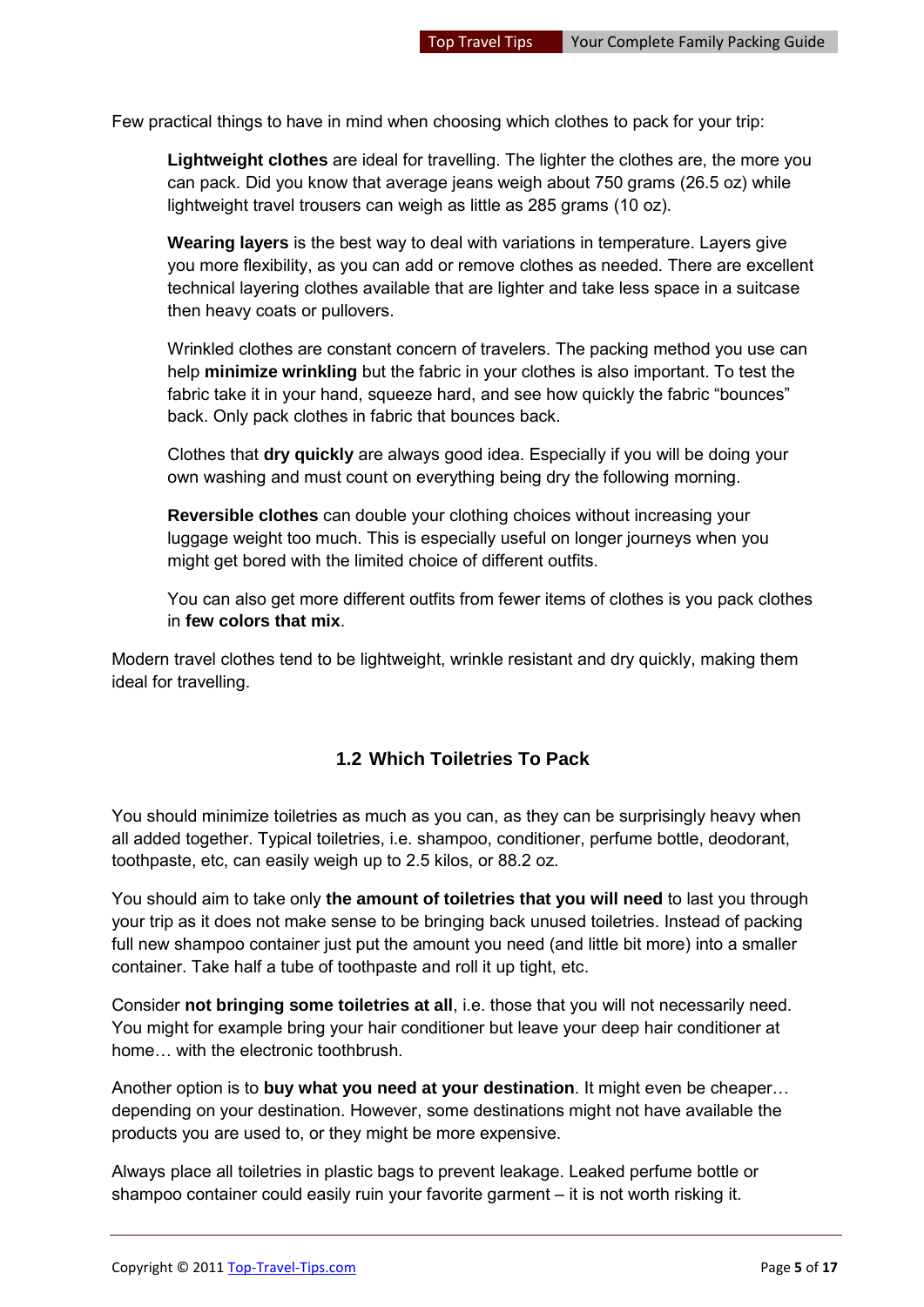#### <span id="page-5-0"></span>**1.3 Which Gadgets To Pack**

Electronic gadgets, like mobile phones, laptops, IPad, GPS equipment, DVD player, e-book readers, digital cameras, etc, have quickly become part of everyday necessities.

These gadgets tend to be **expensive** so losing them might have big financial impact. They also come with all kind of cables and different charges that all adds to the luggage… making travelling light even more of a challenge. Electronic gadgets are also **vulnerable to damage** so you must be careful how you pack them.

Ask yourself carefully **which gadgets you need for your trip**, i.e. which gadgets will make your travel more efficient and enjoyably.

Also, ask yourself if you are willing to risk losing a particular gadget and if not… make sure your **insurance** covers you adequately.

There is also other travel gear to consider, some of it can be necessary depending on the purpose of your journey. Going on a golfing vacation means that you are likely to bring your golf set with you, while hiking shoes and walking poles are essential if you are going on a hiking holiday.

This means you will have to be travelling lighter on other fronts, i.e. be extra vigilant when packing your clothes and electronic gadgets. You might want to consider renting the necessary travel gear at your destination, this is for example common practice on skiing holidays. You can also rent many electronic gadgets as well, e.g. cell phones and GPS equipment.

#### **What To Pack It In**

Now you have decided what to pack, do you have the [Right Luggage](http://www.top-travel-tips.com/international-traveler-luggage.html) to pack it in? Top Travel Tips offers advice on how to choose the right luggage that suits your travel needs.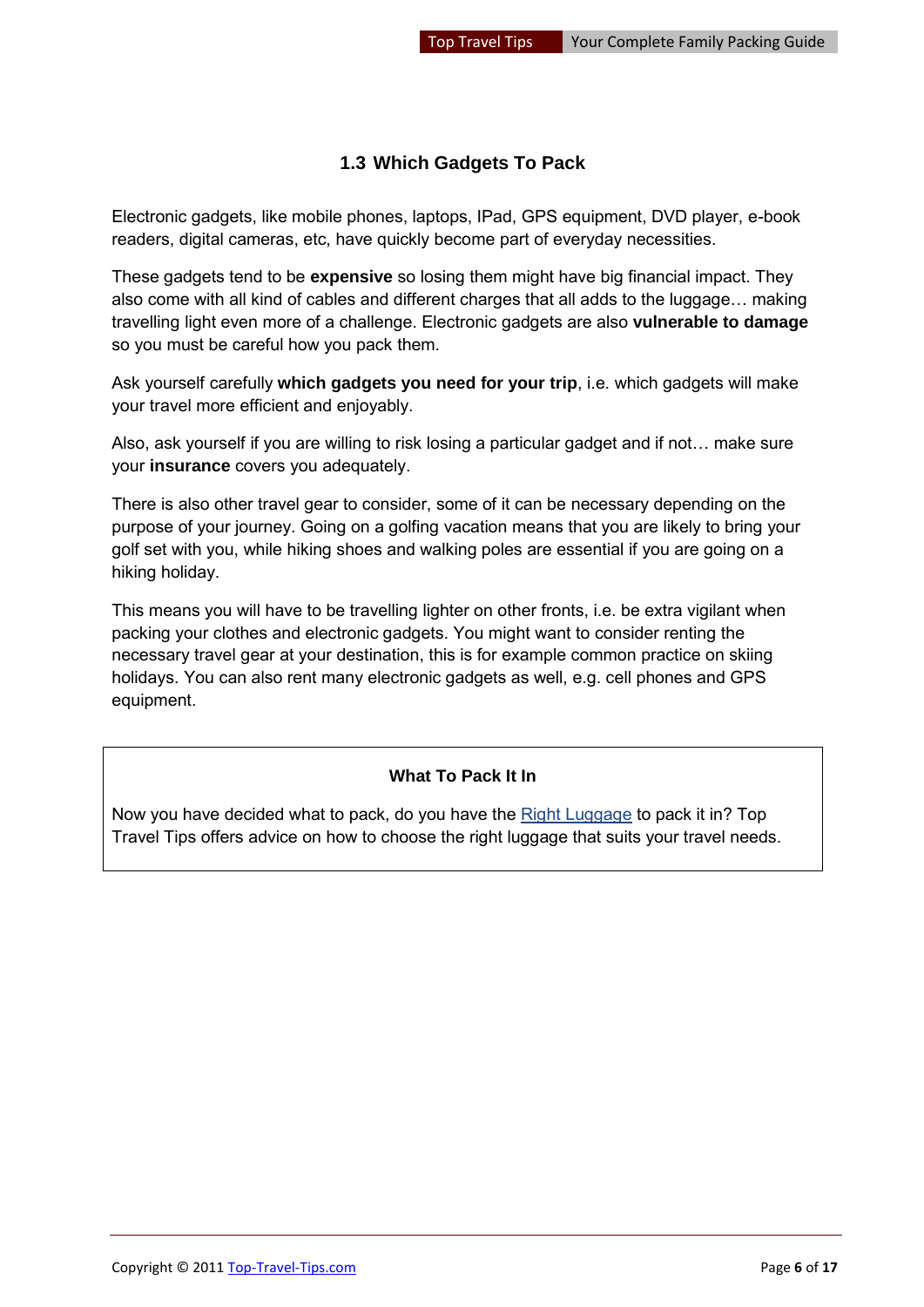## **2. How To Pack Your Bags**

<span id="page-6-0"></span>Even more importantly than what to pack is how to pack. Whatever packing method you choose, it is all about making the most of the limited space available, i.e. to fill all space as efficiently as possible.

There are three key packing methods: folding method, rolling method, and bundle wrapping.

#### **2.1 The Folding Packing Method**

<span id="page-6-1"></span>The most traditional way to pack is by folding the clothes, similar as you do when you are putting your clothes in your wardrobe. This will though make the clothes crease when compressed so there better packing methods available.

However, if you prefer folding your clothes when packing then you can **reduce creases** notably by folding one item over another.

Take two or more items of clothes, like trousers, and lay half of one pair on top of the other. Fold the one on the bottom over the one on the top. Then take the other and fold it on the top. This gives each pair some support where you have folded it, making them less likely to crease or wrinkle in the folds.



#### **2.2 The Rolling Packing Method**

<span id="page-6-2"></span>Clothes are less likely to crease if you roll them rather than fold them. They also take less space this way.

Rolling works well with most clothes. Lay each item of clothes face down, fold back the sleeves if applicable, and then roll from the bottom up. You can put a rubber band around them to make sure they stay rolled up.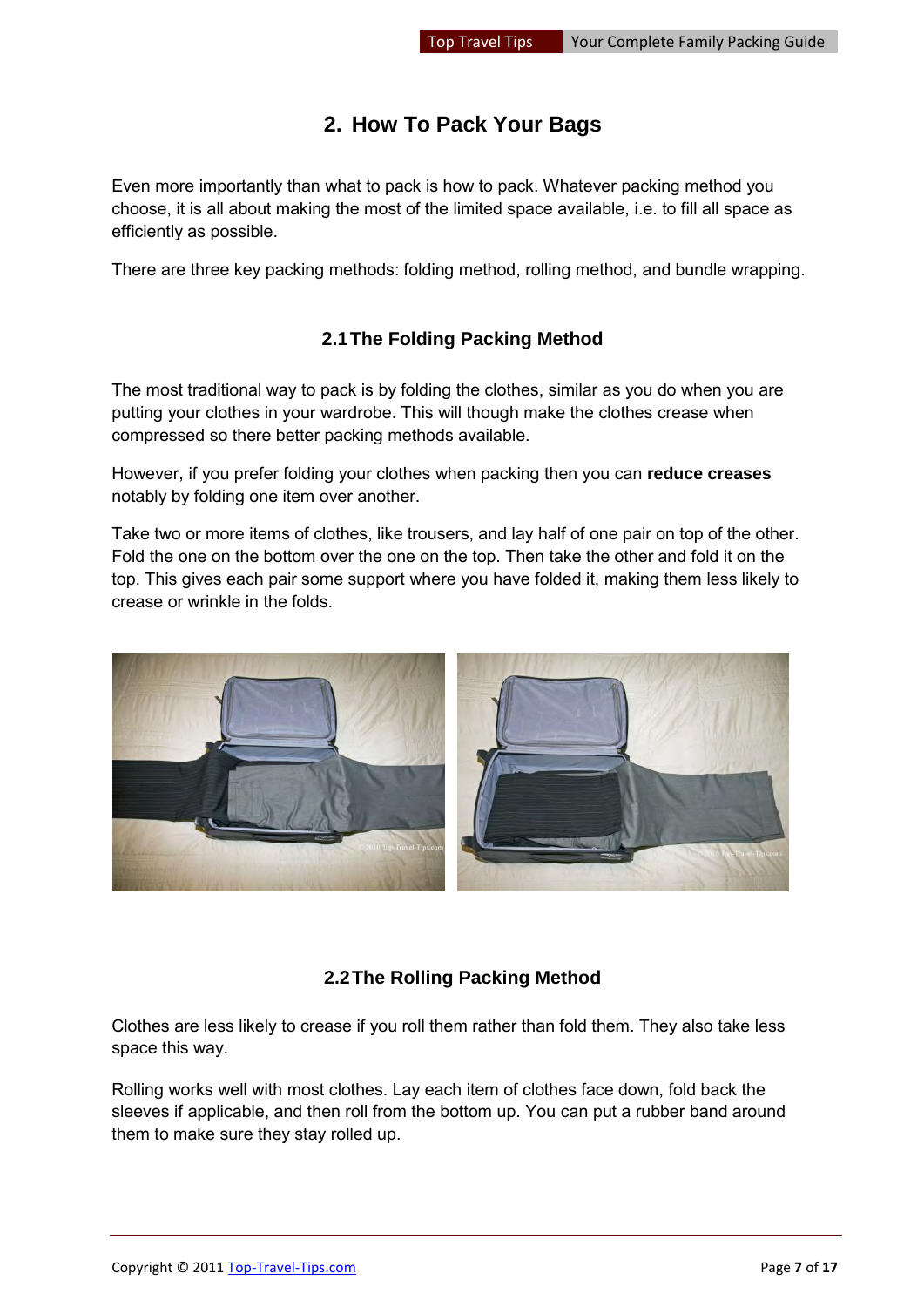

#### **2.3 The Bundle Wrapping Packing Method**

<span id="page-7-0"></span>The best way to pack your bags is to use the bundle wrapping method. As the name suggests bundle wrapping involves wrapping your clothes around a central core object, avoiding the folds that cause creases.

Not only do your clothes come out of your bag less wrinkled, you can also pack more clothes using this method than with the other more conventional packing methods.

The bundle wrapping method is a little more complicated than the previous packing methods and it can take some practice to get perfect. It is though not as complicated as it might look at first glance. Just **follow the 10 steps** for bundle wrapping:

- 1. Gather together all the clothes you are taking before you start packing as adding clothes afterwards can mean you have to start all over again
- 2. Arrange the clothes so the larger more wrinkle prone garments will end up on the outside of the bundle and the less easily wrinkled pieces closer to the core
- 3. Lay the first item flat in the suitcase without folding
- 4. When you have neatly arranged this item flat put the next item on top of it, put it in the opposite direction from the first item
- 5. Allow sleeves, pant legs, skirt lengths to hang over the edges as you stack more and more clothes
- 6. Make sure that collars and waistbands touch the suitcase edge as this enables more items to fit into the bundle
- 7. Select an object to form the core of the bundle. An organizer pouch e.g. [Packing Cube](http://www.top-travel-tips.com/packing-cubes.html) with your underwear, socks, bathing suits and other small loose items is a logical choice
- 8. Put your chosen core object on top of the pile of clothes you have stacked
- 9. Now you start wrapping up your bundle. Start with the last item you placed, neatly wrap the ends of that item across the core bag on top of the pile. Wrap sleeves, pant legs, skirts lengths over you core and work your way down to the bottom of your stack
- 10. Now place your remaining luggage items, like shoes, around the perimeter of the bundle

What you will end up with is a bundle of all of your clothes that looks like a pillow. You can pick it up in one piece.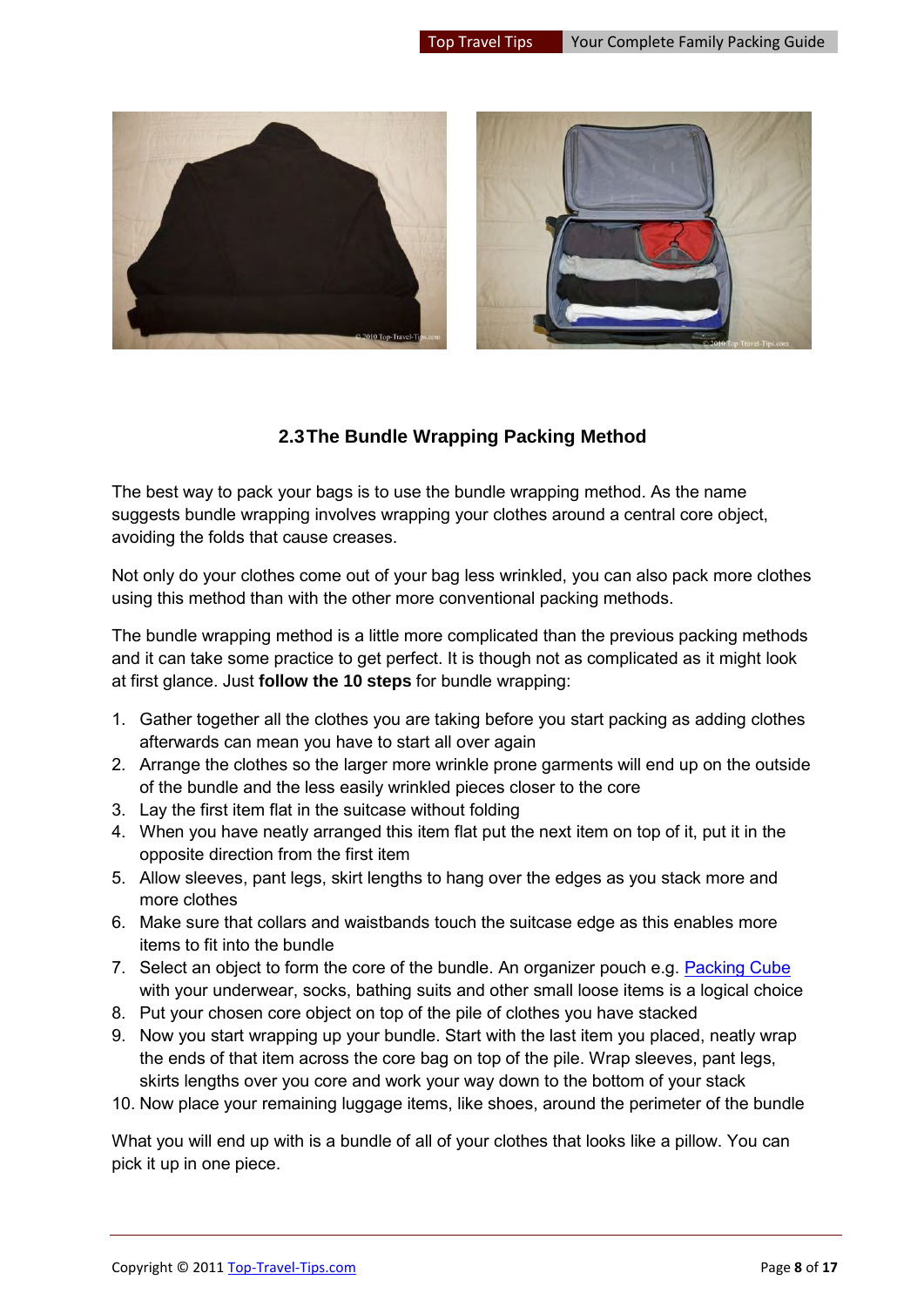When you arrive at your destination, you work in reverse order to unpack your wardrobe. To find specific item in the bundle, lay it flat and unwrap until you reach the layer you want. Take the item out and refold the remainder.

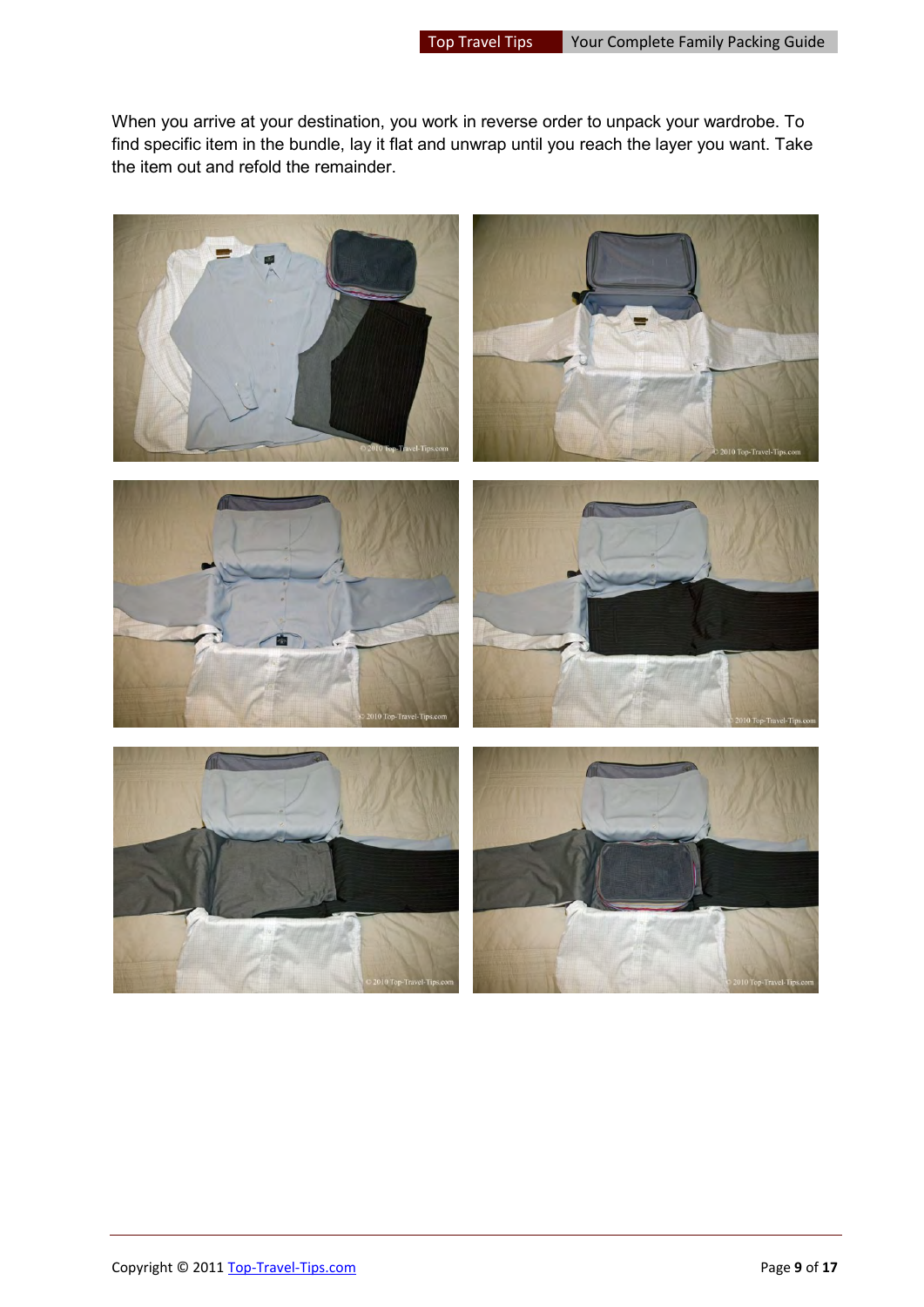

#### **Luggage Top Travel Tips**

There are many different [Types of Luggage](http://www.top-travel-tips.com/cabin-luggage.html) available. There are suitcases, trunks, trolley cases, spinner luggage, roller cases, garment carriers, totes, duffel bags, mobile offices, etc.

Top Travel Tips offers advice on how to choose the right luggage for your travel needs.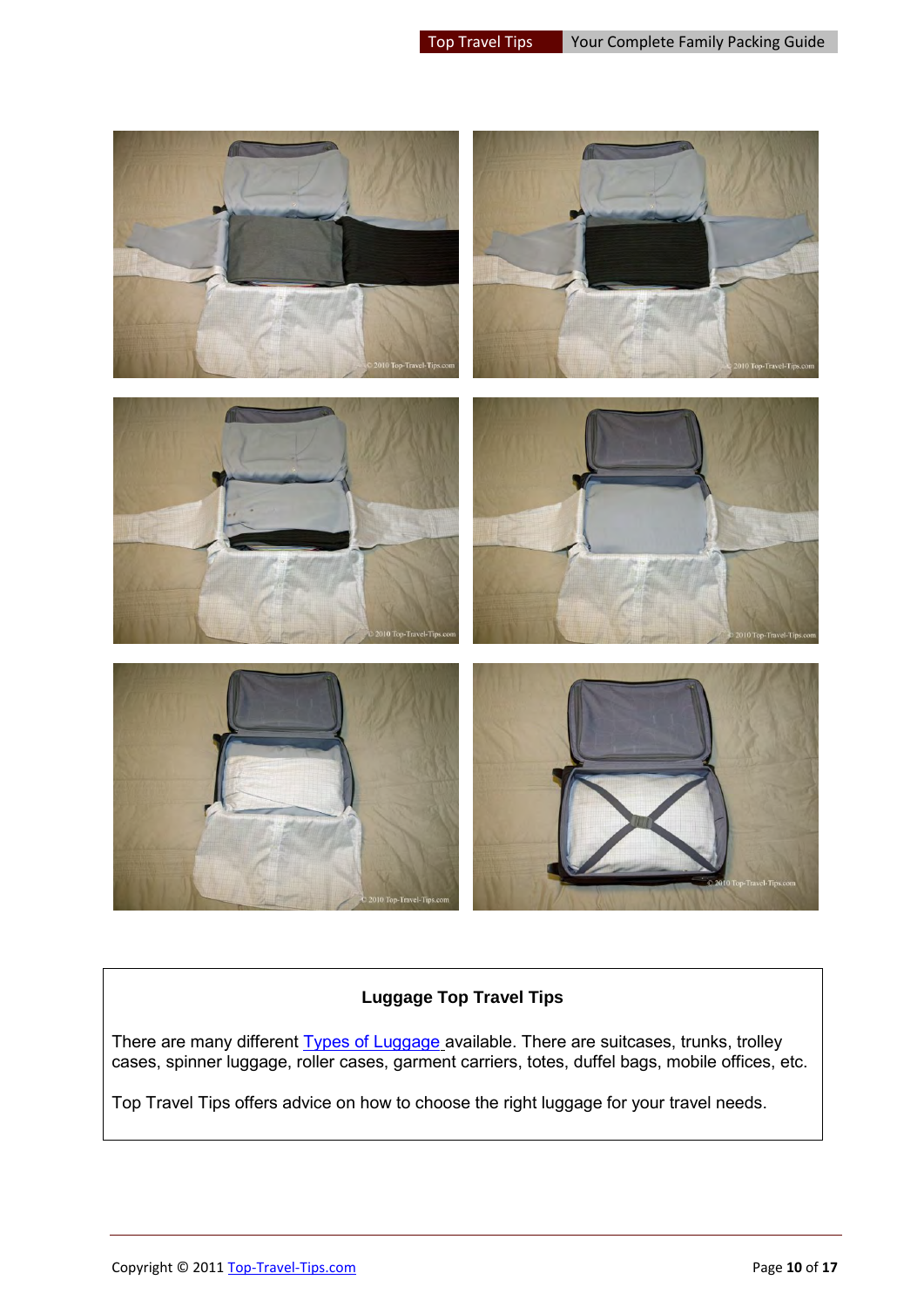# **3. Packing Checklists**

# **3.1 General Packing Checklist**

<span id="page-10-1"></span><span id="page-10-0"></span>

| Top-Travel-Tips.com<br><b>Travel Documents &amp; Money</b><br><b>Toiletries &amp; Health</b><br>Shampoo, conditioner, soap and washcloth<br>Hair dryer and hair styling products<br>Toothbrush, toothpaste, dental floss, mouthwash<br>Deodorant, perfume<br>Moisturizer, lip balm<br>Make-up and remover<br>Comb or brush<br>Small mirror<br>Shaving equipments<br>Nail file, clippers, tweezers<br>Cotton swabs<br>Toilet paper<br>Feminine hygiene products<br>Antibacterial hand wipes<br>Sunscreen lotion<br>First aid kit<br>Insect repellent<br>Malaria tablets<br>Prescription & OTC medicines<br>Contraceptives<br><b>Clothes &amp; Accessories</b><br>Glasses / contact lenses<br>Other toiletries<br><b>Other Necessities</b><br>Guidebooks, maps, phrasebooks<br>Books / magazines<br>Notebook / journal and pen<br>Address / contact book<br>TSA-approved luggage locks<br>Luggage tags<br>Earplugs, sleeping mask, flight socks<br>Inflatable travel pillow<br>Chewing gum and mint<br>Snack<br>Water bottle to refill<br>Swiss army knife<br>Eating utensils<br>Plastic Ziploc bags<br>Sewing kit and scissors<br>Spare batteries<br><b>Electronics &amp; Gadgets</b><br>Duct tape<br>Universal sink plug<br>Travel iron<br>Mobile phone and charger<br>Digital camera<br>Mosquito net<br><b>Binocular</b><br>Small flashlight / night light<br><b>Battery charger</b><br>Small hospitality gifts<br>Tripod for camera / camcorder<br>CV and references<br>Adaptor and converter<br><b>Extension cord</b><br>Alarm clock<br>iPod / CD player with headphones<br>Laptop or iPad, and charger<br>Bluetooth mini speaker |                                                  | <b>Vacation Packing List</b> |  |
|--------------------------------------------------------------------------------------------------------------------------------------------------------------------------------------------------------------------------------------------------------------------------------------------------------------------------------------------------------------------------------------------------------------------------------------------------------------------------------------------------------------------------------------------------------------------------------------------------------------------------------------------------------------------------------------------------------------------------------------------------------------------------------------------------------------------------------------------------------------------------------------------------------------------------------------------------------------------------------------------------------------------------------------------------------------------------------------------------------------------------------------------------------------------------------------------------------------------------------------------------------------------------------------------------------------------------------------------------------------------------------------------------------------------------------------------------------------------------------------------------------------------------------------------------------------------------------------------------------------------------------------|--------------------------------------------------|------------------------------|--|
|                                                                                                                                                                                                                                                                                                                                                                                                                                                                                                                                                                                                                                                                                                                                                                                                                                                                                                                                                                                                                                                                                                                                                                                                                                                                                                                                                                                                                                                                                                                                                                                                                                      |                                                  |                              |  |
|                                                                                                                                                                                                                                                                                                                                                                                                                                                                                                                                                                                                                                                                                                                                                                                                                                                                                                                                                                                                                                                                                                                                                                                                                                                                                                                                                                                                                                                                                                                                                                                                                                      |                                                  |                              |  |
|                                                                                                                                                                                                                                                                                                                                                                                                                                                                                                                                                                                                                                                                                                                                                                                                                                                                                                                                                                                                                                                                                                                                                                                                                                                                                                                                                                                                                                                                                                                                                                                                                                      | Travel tickets, itinerary, booking confirmations |                              |  |
|                                                                                                                                                                                                                                                                                                                                                                                                                                                                                                                                                                                                                                                                                                                                                                                                                                                                                                                                                                                                                                                                                                                                                                                                                                                                                                                                                                                                                                                                                                                                                                                                                                      | Passport and visa                                |                              |  |
|                                                                                                                                                                                                                                                                                                                                                                                                                                                                                                                                                                                                                                                                                                                                                                                                                                                                                                                                                                                                                                                                                                                                                                                                                                                                                                                                                                                                                                                                                                                                                                                                                                      | Travel insurance policy                          |                              |  |
|                                                                                                                                                                                                                                                                                                                                                                                                                                                                                                                                                                                                                                                                                                                                                                                                                                                                                                                                                                                                                                                                                                                                                                                                                                                                                                                                                                                                                                                                                                                                                                                                                                      | Medical card                                     |                              |  |
|                                                                                                                                                                                                                                                                                                                                                                                                                                                                                                                                                                                                                                                                                                                                                                                                                                                                                                                                                                                                                                                                                                                                                                                                                                                                                                                                                                                                                                                                                                                                                                                                                                      | Vaccination card                                 |                              |  |
|                                                                                                                                                                                                                                                                                                                                                                                                                                                                                                                                                                                                                                                                                                                                                                                                                                                                                                                                                                                                                                                                                                                                                                                                                                                                                                                                                                                                                                                                                                                                                                                                                                      | Driving license                                  |                              |  |
|                                                                                                                                                                                                                                                                                                                                                                                                                                                                                                                                                                                                                                                                                                                                                                                                                                                                                                                                                                                                                                                                                                                                                                                                                                                                                                                                                                                                                                                                                                                                                                                                                                      | Maps, directions                                 |                              |  |
|                                                                                                                                                                                                                                                                                                                                                                                                                                                                                                                                                                                                                                                                                                                                                                                                                                                                                                                                                                                                                                                                                                                                                                                                                                                                                                                                                                                                                                                                                                                                                                                                                                      | Travel money / payment cards                     |                              |  |
|                                                                                                                                                                                                                                                                                                                                                                                                                                                                                                                                                                                                                                                                                                                                                                                                                                                                                                                                                                                                                                                                                                                                                                                                                                                                                                                                                                                                                                                                                                                                                                                                                                      | Wallet / Money belt                              |                              |  |
|                                                                                                                                                                                                                                                                                                                                                                                                                                                                                                                                                                                                                                                                                                                                                                                                                                                                                                                                                                                                                                                                                                                                                                                                                                                                                                                                                                                                                                                                                                                                                                                                                                      | Copy of all travel documents                     |                              |  |
|                                                                                                                                                                                                                                                                                                                                                                                                                                                                                                                                                                                                                                                                                                                                                                                                                                                                                                                                                                                                                                                                                                                                                                                                                                                                                                                                                                                                                                                                                                                                                                                                                                      | Copy of doctor's prescriptions                   |                              |  |
|                                                                                                                                                                                                                                                                                                                                                                                                                                                                                                                                                                                                                                                                                                                                                                                                                                                                                                                                                                                                                                                                                                                                                                                                                                                                                                                                                                                                                                                                                                                                                                                                                                      | Medical history / list of medications            |                              |  |
|                                                                                                                                                                                                                                                                                                                                                                                                                                                                                                                                                                                                                                                                                                                                                                                                                                                                                                                                                                                                                                                                                                                                                                                                                                                                                                                                                                                                                                                                                                                                                                                                                                      | Frequent flyer card                              |                              |  |
|                                                                                                                                                                                                                                                                                                                                                                                                                                                                                                                                                                                                                                                                                                                                                                                                                                                                                                                                                                                                                                                                                                                                                                                                                                                                                                                                                                                                                                                                                                                                                                                                                                      | International student card                       |                              |  |
|                                                                                                                                                                                                                                                                                                                                                                                                                                                                                                                                                                                                                                                                                                                                                                                                                                                                                                                                                                                                                                                                                                                                                                                                                                                                                                                                                                                                                                                                                                                                                                                                                                      | Other discount cards                             |                              |  |
|                                                                                                                                                                                                                                                                                                                                                                                                                                                                                                                                                                                                                                                                                                                                                                                                                                                                                                                                                                                                                                                                                                                                                                                                                                                                                                                                                                                                                                                                                                                                                                                                                                      | Emergency contact information                    |                              |  |
|                                                                                                                                                                                                                                                                                                                                                                                                                                                                                                                                                                                                                                                                                                                                                                                                                                                                                                                                                                                                                                                                                                                                                                                                                                                                                                                                                                                                                                                                                                                                                                                                                                      |                                                  |                              |  |
|                                                                                                                                                                                                                                                                                                                                                                                                                                                                                                                                                                                                                                                                                                                                                                                                                                                                                                                                                                                                                                                                                                                                                                                                                                                                                                                                                                                                                                                                                                                                                                                                                                      |                                                  |                              |  |
|                                                                                                                                                                                                                                                                                                                                                                                                                                                                                                                                                                                                                                                                                                                                                                                                                                                                                                                                                                                                                                                                                                                                                                                                                                                                                                                                                                                                                                                                                                                                                                                                                                      |                                                  |                              |  |
|                                                                                                                                                                                                                                                                                                                                                                                                                                                                                                                                                                                                                                                                                                                                                                                                                                                                                                                                                                                                                                                                                                                                                                                                                                                                                                                                                                                                                                                                                                                                                                                                                                      |                                                  |                              |  |
|                                                                                                                                                                                                                                                                                                                                                                                                                                                                                                                                                                                                                                                                                                                                                                                                                                                                                                                                                                                                                                                                                                                                                                                                                                                                                                                                                                                                                                                                                                                                                                                                                                      |                                                  |                              |  |
|                                                                                                                                                                                                                                                                                                                                                                                                                                                                                                                                                                                                                                                                                                                                                                                                                                                                                                                                                                                                                                                                                                                                                                                                                                                                                                                                                                                                                                                                                                                                                                                                                                      |                                                  |                              |  |
|                                                                                                                                                                                                                                                                                                                                                                                                                                                                                                                                                                                                                                                                                                                                                                                                                                                                                                                                                                                                                                                                                                                                                                                                                                                                                                                                                                                                                                                                                                                                                                                                                                      | Casual day wear                                  |                              |  |
|                                                                                                                                                                                                                                                                                                                                                                                                                                                                                                                                                                                                                                                                                                                                                                                                                                                                                                                                                                                                                                                                                                                                                                                                                                                                                                                                                                                                                                                                                                                                                                                                                                      | Leisure wear / sports wear / swimwear            |                              |  |
|                                                                                                                                                                                                                                                                                                                                                                                                                                                                                                                                                                                                                                                                                                                                                                                                                                                                                                                                                                                                                                                                                                                                                                                                                                                                                                                                                                                                                                                                                                                                                                                                                                      | Evening wear                                     |                              |  |
|                                                                                                                                                                                                                                                                                                                                                                                                                                                                                                                                                                                                                                                                                                                                                                                                                                                                                                                                                                                                                                                                                                                                                                                                                                                                                                                                                                                                                                                                                                                                                                                                                                      | Outerwear                                        |                              |  |
|                                                                                                                                                                                                                                                                                                                                                                                                                                                                                                                                                                                                                                                                                                                                                                                                                                                                                                                                                                                                                                                                                                                                                                                                                                                                                                                                                                                                                                                                                                                                                                                                                                      | Sleepwear                                        |                              |  |
|                                                                                                                                                                                                                                                                                                                                                                                                                                                                                                                                                                                                                                                                                                                                                                                                                                                                                                                                                                                                                                                                                                                                                                                                                                                                                                                                                                                                                                                                                                                                                                                                                                      | Underwear and socks                              |                              |  |
|                                                                                                                                                                                                                                                                                                                                                                                                                                                                                                                                                                                                                                                                                                                                                                                                                                                                                                                                                                                                                                                                                                                                                                                                                                                                                                                                                                                                                                                                                                                                                                                                                                      | Pantyhose / tights                               |                              |  |
|                                                                                                                                                                                                                                                                                                                                                                                                                                                                                                                                                                                                                                                                                                                                                                                                                                                                                                                                                                                                                                                                                                                                                                                                                                                                                                                                                                                                                                                                                                                                                                                                                                      | Shoes for all occasion                           |                              |  |
|                                                                                                                                                                                                                                                                                                                                                                                                                                                                                                                                                                                                                                                                                                                                                                                                                                                                                                                                                                                                                                                                                                                                                                                                                                                                                                                                                                                                                                                                                                                                                                                                                                      | Hats or caps                                     |                              |  |
|                                                                                                                                                                                                                                                                                                                                                                                                                                                                                                                                                                                                                                                                                                                                                                                                                                                                                                                                                                                                                                                                                                                                                                                                                                                                                                                                                                                                                                                                                                                                                                                                                                      | Gloves or mittens                                |                              |  |
|                                                                                                                                                                                                                                                                                                                                                                                                                                                                                                                                                                                                                                                                                                                                                                                                                                                                                                                                                                                                                                                                                                                                                                                                                                                                                                                                                                                                                                                                                                                                                                                                                                      | Raincoat or poncho                               |                              |  |
|                                                                                                                                                                                                                                                                                                                                                                                                                                                                                                                                                                                                                                                                                                                                                                                                                                                                                                                                                                                                                                                                                                                                                                                                                                                                                                                                                                                                                                                                                                                                                                                                                                      | Umbrella                                         |                              |  |
|                                                                                                                                                                                                                                                                                                                                                                                                                                                                                                                                                                                                                                                                                                                                                                                                                                                                                                                                                                                                                                                                                                                                                                                                                                                                                                                                                                                                                                                                                                                                                                                                                                      | Quick dry towel or beach towel                   |                              |  |
|                                                                                                                                                                                                                                                                                                                                                                                                                                                                                                                                                                                                                                                                                                                                                                                                                                                                                                                                                                                                                                                                                                                                                                                                                                                                                                                                                                                                                                                                                                                                                                                                                                      | Sunglasses                                       |                              |  |
|                                                                                                                                                                                                                                                                                                                                                                                                                                                                                                                                                                                                                                                                                                                                                                                                                                                                                                                                                                                                                                                                                                                                                                                                                                                                                                                                                                                                                                                                                                                                                                                                                                      | <b>Belt</b>                                      |                              |  |
|                                                                                                                                                                                                                                                                                                                                                                                                                                                                                                                                                                                                                                                                                                                                                                                                                                                                                                                                                                                                                                                                                                                                                                                                                                                                                                                                                                                                                                                                                                                                                                                                                                      | Ties                                             |                              |  |
|                                                                                                                                                                                                                                                                                                                                                                                                                                                                                                                                                                                                                                                                                                                                                                                                                                                                                                                                                                                                                                                                                                                                                                                                                                                                                                                                                                                                                                                                                                                                                                                                                                      | Watch                                            |                              |  |
|                                                                                                                                                                                                                                                                                                                                                                                                                                                                                                                                                                                                                                                                                                                                                                                                                                                                                                                                                                                                                                                                                                                                                                                                                                                                                                                                                                                                                                                                                                                                                                                                                                      | Jewelry                                          |                              |  |
|                                                                                                                                                                                                                                                                                                                                                                                                                                                                                                                                                                                                                                                                                                                                                                                                                                                                                                                                                                                                                                                                                                                                                                                                                                                                                                                                                                                                                                                                                                                                                                                                                                      | Other accessories                                |                              |  |
|                                                                                                                                                                                                                                                                                                                                                                                                                                                                                                                                                                                                                                                                                                                                                                                                                                                                                                                                                                                                                                                                                                                                                                                                                                                                                                                                                                                                                                                                                                                                                                                                                                      |                                                  |                              |  |
|                                                                                                                                                                                                                                                                                                                                                                                                                                                                                                                                                                                                                                                                                                                                                                                                                                                                                                                                                                                                                                                                                                                                                                                                                                                                                                                                                                                                                                                                                                                                                                                                                                      |                                                  |                              |  |
|                                                                                                                                                                                                                                                                                                                                                                                                                                                                                                                                                                                                                                                                                                                                                                                                                                                                                                                                                                                                                                                                                                                                                                                                                                                                                                                                                                                                                                                                                                                                                                                                                                      |                                                  |                              |  |
|                                                                                                                                                                                                                                                                                                                                                                                                                                                                                                                                                                                                                                                                                                                                                                                                                                                                                                                                                                                                                                                                                                                                                                                                                                                                                                                                                                                                                                                                                                                                                                                                                                      |                                                  |                              |  |
|                                                                                                                                                                                                                                                                                                                                                                                                                                                                                                                                                                                                                                                                                                                                                                                                                                                                                                                                                                                                                                                                                                                                                                                                                                                                                                                                                                                                                                                                                                                                                                                                                                      |                                                  |                              |  |
|                                                                                                                                                                                                                                                                                                                                                                                                                                                                                                                                                                                                                                                                                                                                                                                                                                                                                                                                                                                                                                                                                                                                                                                                                                                                                                                                                                                                                                                                                                                                                                                                                                      |                                                  |                              |  |
|                                                                                                                                                                                                                                                                                                                                                                                                                                                                                                                                                                                                                                                                                                                                                                                                                                                                                                                                                                                                                                                                                                                                                                                                                                                                                                                                                                                                                                                                                                                                                                                                                                      |                                                  |                              |  |
|                                                                                                                                                                                                                                                                                                                                                                                                                                                                                                                                                                                                                                                                                                                                                                                                                                                                                                                                                                                                                                                                                                                                                                                                                                                                                                                                                                                                                                                                                                                                                                                                                                      |                                                  |                              |  |
|                                                                                                                                                                                                                                                                                                                                                                                                                                                                                                                                                                                                                                                                                                                                                                                                                                                                                                                                                                                                                                                                                                                                                                                                                                                                                                                                                                                                                                                                                                                                                                                                                                      |                                                  |                              |  |
|                                                                                                                                                                                                                                                                                                                                                                                                                                                                                                                                                                                                                                                                                                                                                                                                                                                                                                                                                                                                                                                                                                                                                                                                                                                                                                                                                                                                                                                                                                                                                                                                                                      | Camcorder                                        |                              |  |
|                                                                                                                                                                                                                                                                                                                                                                                                                                                                                                                                                                                                                                                                                                                                                                                                                                                                                                                                                                                                                                                                                                                                                                                                                                                                                                                                                                                                                                                                                                                                                                                                                                      |                                                  |                              |  |
|                                                                                                                                                                                                                                                                                                                                                                                                                                                                                                                                                                                                                                                                                                                                                                                                                                                                                                                                                                                                                                                                                                                                                                                                                                                                                                                                                                                                                                                                                                                                                                                                                                      |                                                  |                              |  |
|                                                                                                                                                                                                                                                                                                                                                                                                                                                                                                                                                                                                                                                                                                                                                                                                                                                                                                                                                                                                                                                                                                                                                                                                                                                                                                                                                                                                                                                                                                                                                                                                                                      |                                                  |                              |  |
|                                                                                                                                                                                                                                                                                                                                                                                                                                                                                                                                                                                                                                                                                                                                                                                                                                                                                                                                                                                                                                                                                                                                                                                                                                                                                                                                                                                                                                                                                                                                                                                                                                      |                                                  |                              |  |
|                                                                                                                                                                                                                                                                                                                                                                                                                                                                                                                                                                                                                                                                                                                                                                                                                                                                                                                                                                                                                                                                                                                                                                                                                                                                                                                                                                                                                                                                                                                                                                                                                                      |                                                  |                              |  |
|                                                                                                                                                                                                                                                                                                                                                                                                                                                                                                                                                                                                                                                                                                                                                                                                                                                                                                                                                                                                                                                                                                                                                                                                                                                                                                                                                                                                                                                                                                                                                                                                                                      |                                                  |                              |  |
|                                                                                                                                                                                                                                                                                                                                                                                                                                                                                                                                                                                                                                                                                                                                                                                                                                                                                                                                                                                                                                                                                                                                                                                                                                                                                                                                                                                                                                                                                                                                                                                                                                      |                                                  |                              |  |
|                                                                                                                                                                                                                                                                                                                                                                                                                                                                                                                                                                                                                                                                                                                                                                                                                                                                                                                                                                                                                                                                                                                                                                                                                                                                                                                                                                                                                                                                                                                                                                                                                                      |                                                  |                              |  |
|                                                                                                                                                                                                                                                                                                                                                                                                                                                                                                                                                                                                                                                                                                                                                                                                                                                                                                                                                                                                                                                                                                                                                                                                                                                                                                                                                                                                                                                                                                                                                                                                                                      |                                                  |                              |  |
|                                                                                                                                                                                                                                                                                                                                                                                                                                                                                                                                                                                                                                                                                                                                                                                                                                                                                                                                                                                                                                                                                                                                                                                                                                                                                                                                                                                                                                                                                                                                                                                                                                      |                                                  |                              |  |
|                                                                                                                                                                                                                                                                                                                                                                                                                                                                                                                                                                                                                                                                                                                                                                                                                                                                                                                                                                                                                                                                                                                                                                                                                                                                                                                                                                                                                                                                                                                                                                                                                                      |                                                  |                              |  |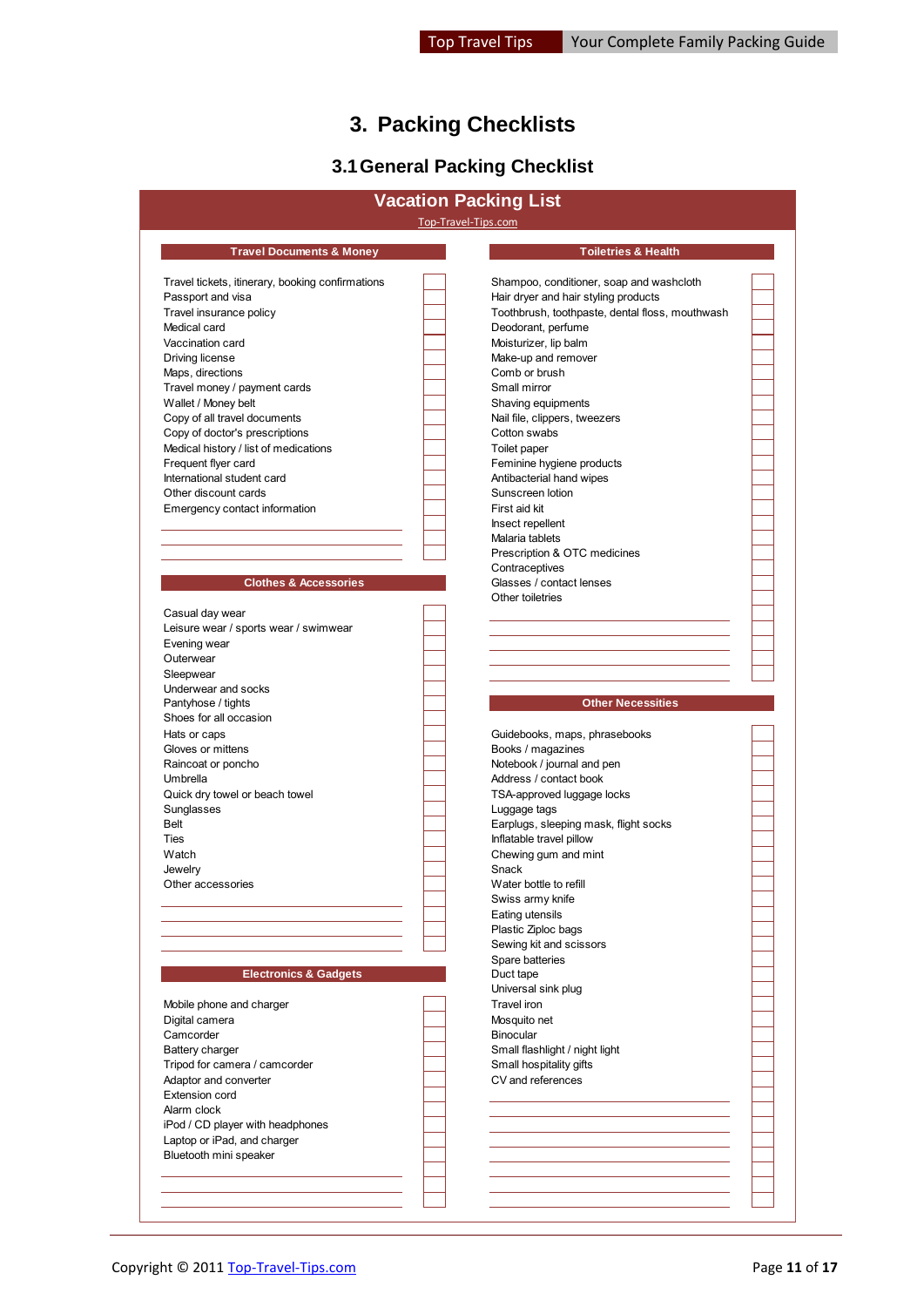# <span id="page-11-0"></span>**3.2 Packing Checklist For Babies**

|                                          | Top-Travel-Tips.com                                   |  |
|------------------------------------------|-------------------------------------------------------|--|
| <b>Travel Documents</b>                  | <b>Check-In Luggage</b>                               |  |
| <b>Travel tickets</b>                    | Additional supplies of the cabin luggage items        |  |
| Passport and visa                        | Baby food supplies and appropriate utensils           |  |
| Medical card                             | Portable sterilizer                                   |  |
| Travel insurance policy                  | Breast pump                                           |  |
| International vaccination card           | Appropriate clothes (1-2 outfits per day)             |  |
| Photocopy of all travel documents        | Pajamas                                               |  |
| Copy of doctor's prescriptions           | Baby socks, shoes and underwear                       |  |
| Medical history / list of medications    | Sun hat and sunscreen (SPF 30 or higher)              |  |
| Your doctors (at home) phone number      | Swimwear (UV protected) and swim nappies              |  |
| Emergency contact information            | More baby toys and spare pacifier                     |  |
|                                          | Baby toiletries, i.e. creams, soap, cotton pads, etc. |  |
|                                          | Inflatable baby bathtub                               |  |
|                                          | Travel cot                                            |  |
|                                          | Baby carrier / sling                                  |  |
|                                          | Lightweight collapsible stroller with parasol         |  |
|                                          | Listening monitor                                     |  |
|                                          | Nightlight                                            |  |
|                                          |                                                       |  |
|                                          |                                                       |  |
|                                          |                                                       |  |
| <b>Cabin Luggage</b>                     |                                                       |  |
| Child safety seat                        |                                                       |  |
| Nappies and nappy cream                  |                                                       |  |
| Fold up or disposable changing mat       |                                                       |  |
| Wipes (for baby)                         |                                                       |  |
| Antibacterial hand wipes (for you)       |                                                       |  |
| Resealable plastic bags                  |                                                       |  |
| <b>Blanket</b>                           | <b>First Aid Kit</b>                                  |  |
| Spare baby clothes (and t-shirt for you) |                                                       |  |
| Baby food                                | Baby paracetamol / ibuprofen                          |  |
| Portable baby food warmer                | Digital thermometer                                   |  |
| Pre-sterilized bottles                   | Teething gels (if applicable)                         |  |
| Pacifier                                 | Other OTC medicine you normally use                   |  |
| Age appropriate toys for babies          |                                                       |  |
| Babies medication                        |                                                       |  |
|                                          |                                                       |  |
|                                          |                                                       |  |
|                                          |                                                       |  |
|                                          |                                                       |  |
|                                          |                                                       |  |
|                                          |                                                       |  |
|                                          |                                                       |  |
|                                          |                                                       |  |
|                                          |                                                       |  |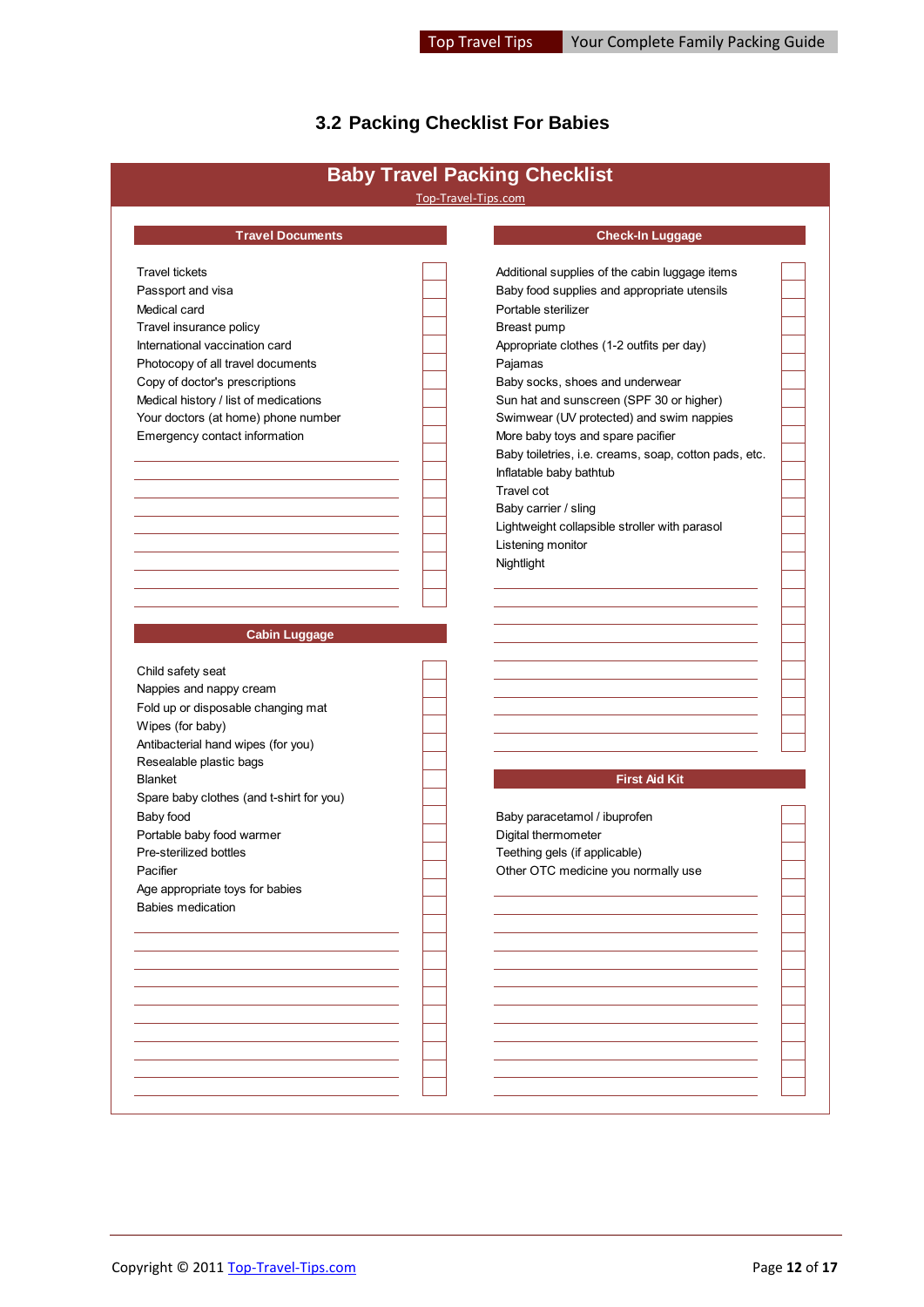# <span id="page-12-0"></span>**3.3 Packing Checklist For Toddlers**

|                                               | Top-Travel-Tips.com |                                               |  |
|-----------------------------------------------|---------------------|-----------------------------------------------|--|
| <b>Travel Documents</b>                       |                     | <b>Check-In Luggage</b>                       |  |
| <b>Travel tickets</b>                         |                     | Additional supplies of the hand luggage items |  |
| Passport and visa                             |                     | Appropriate clothes for destination climate   |  |
| Medical card                                  |                     | Pajamas                                       |  |
| Travel insurance policy                       |                     | Socks, shoes and underwear                    |  |
| International vaccination card                |                     | Sun hat and sunscreen (SPF 30 or higher)      |  |
| Photocopy of all travel documents             |                     | Swimwear (UV protected) and swim nappies      |  |
| Copy of doctor's prescriptions                |                     | More toys, books and spare pacifier           |  |
| Medical history / list of medications         |                     | <b>Toddlers toiletries</b>                    |  |
| Your doctors (at home) phone number           |                     | Potty                                         |  |
| Emergency contact information                 |                     | Portable crib                                 |  |
|                                               |                     | Portable highchair                            |  |
|                                               |                     | Lightweight collapsible stroller with parasol |  |
|                                               |                     | Listening monitor                             |  |
|                                               |                     | Portable nightlight                           |  |
|                                               |                     | Socket protectors                             |  |
|                                               |                     |                                               |  |
|                                               |                     |                                               |  |
|                                               |                     |                                               |  |
|                                               |                     |                                               |  |
|                                               |                     |                                               |  |
| <b>Hand Luggage</b>                           |                     |                                               |  |
|                                               |                     |                                               |  |
| Child safety seat                             |                     |                                               |  |
| Arm band / ID bracelet                        |                     |                                               |  |
| Nappies and nappy cream                       |                     |                                               |  |
| Fold up or disposable changing map            |                     | <b>First Aid Kit</b>                          |  |
| Resealable plastic bags                       |                     |                                               |  |
| Wipes (for your baby)                         |                     | Baby paracetamol / ibuprofen                  |  |
| Antibacterial hand wipes (for you)            |                     | Digital thermometer                           |  |
| Some spare clothes (think layers)             |                     | Other OTC medicine you normally use           |  |
| Food, snack and drinks (more than less)       |                     |                                               |  |
| Lightweight plastic feeding set with utensils |                     |                                               |  |
| Pacifier                                      |                     |                                               |  |
| Age appropriate toys and books                |                     |                                               |  |
| Comfort object                                |                     |                                               |  |
| <b>Blanket</b>                                |                     |                                               |  |
| Medication                                    |                     |                                               |  |
|                                               |                     |                                               |  |
|                                               |                     |                                               |  |
|                                               |                     |                                               |  |
|                                               |                     |                                               |  |
|                                               |                     |                                               |  |
|                                               |                     |                                               |  |
|                                               |                     |                                               |  |
|                                               |                     |                                               |  |
|                                               |                     |                                               |  |
|                                               |                     |                                               |  |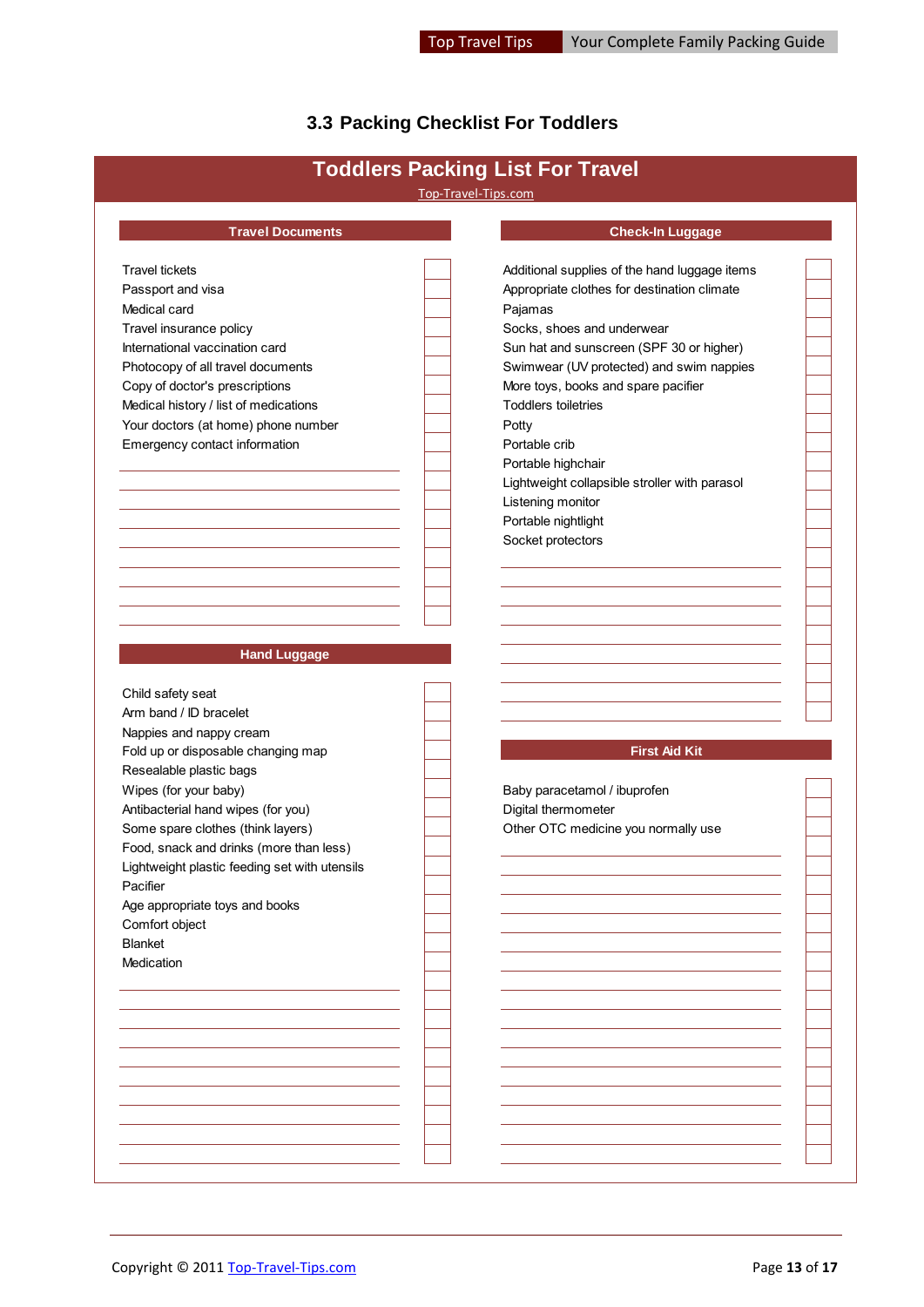# <span id="page-13-0"></span>**3.4 Packing Checklist For School Age Children**

| <b>Travel Documents</b>               | <b>Check-In Luggage</b>                   |
|---------------------------------------|-------------------------------------------|
| <b>Travel tickets</b>                 | Enough appropriate clothes (think layers) |
| Passport and visa                     | Outerwear                                 |
| Medical card                          | Pajamas                                   |
| Travel insurance policy               | Socks, shoes and underwear                |
| International vaccination card        | Sun hat and sunscreen (SPF 30 or higher)  |
| Photocopy of all travel documents     | Swimwear and beach toys                   |
| Copy of doctor's prescriptions        | Toys, travel games and books              |
| Medical history / list of medications | Children's toiletries                     |
| Your doctors (at home) phone number   | First aid kit                             |
| Emergency contact information         | Schoolwork                                |
|                                       | Friends at home addresses                 |
|                                       |                                           |
|                                       |                                           |
|                                       |                                           |
| <b>Carry-On Luggage</b>               |                                           |
| Toys, travel games and books          |                                           |
| Extra clothes (think layers)          |                                           |
| Snack and drinks                      |                                           |
|                                       |                                           |
|                                       |                                           |
|                                       |                                           |
|                                       |                                           |
|                                       |                                           |
|                                       |                                           |
|                                       |                                           |
|                                       |                                           |
|                                       |                                           |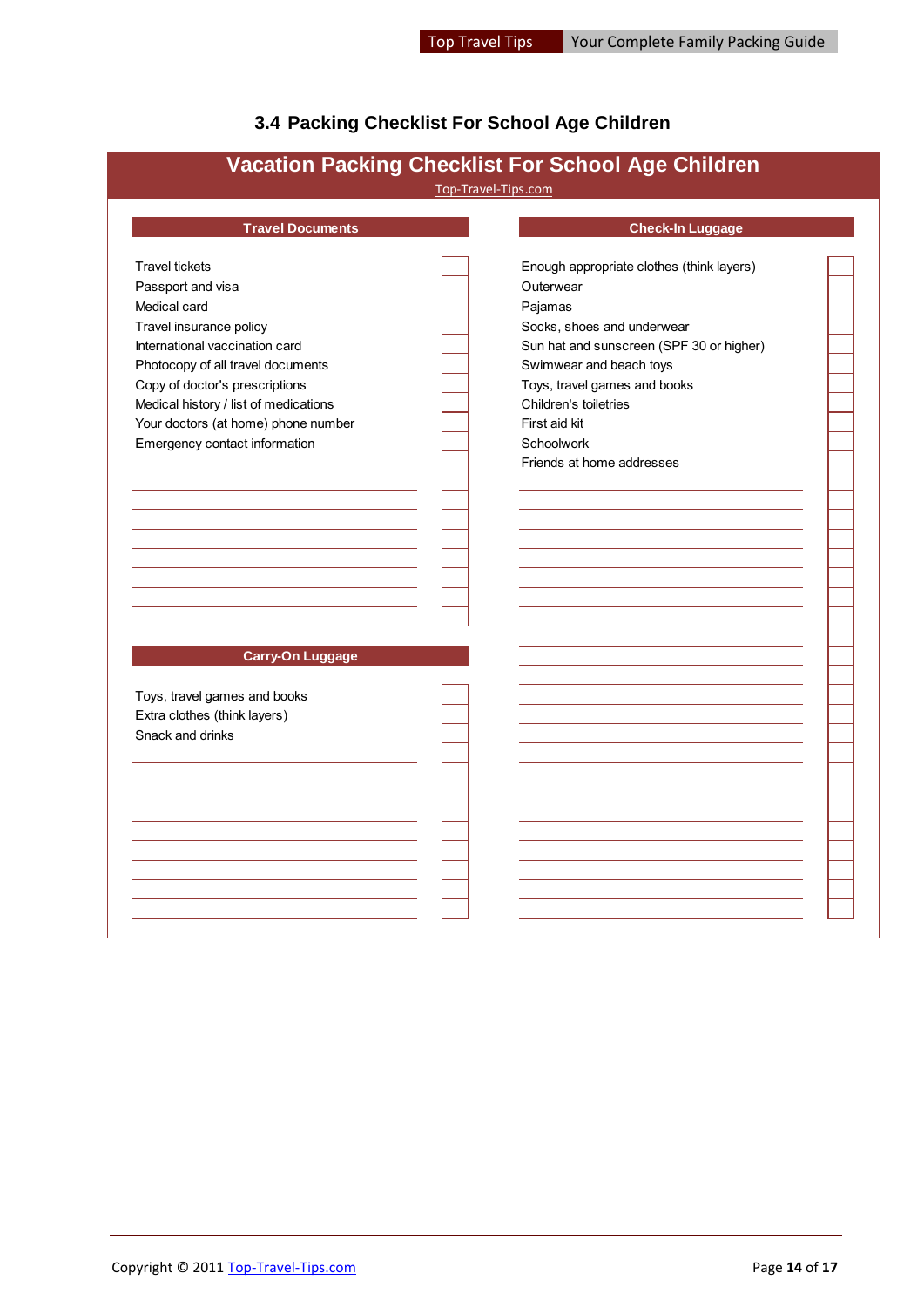# <span id="page-14-0"></span>**3.5 Packing Checklist For Teenagers**

|                                               | Top-Travel-Tips.com | <b>Vacation Packing Lists For Teenagers</b>     |  |
|-----------------------------------------------|---------------------|-------------------------------------------------|--|
| <b>Travel Documents</b>                       |                     | <b>Toiletries &amp; Health</b>                  |  |
|                                               |                     |                                                 |  |
| <b>Travel tickets</b>                         |                     | Shampoo, conditioner, soap and washcloth        |  |
| Passport and visa                             |                     | Hair dryer and hair styling products            |  |
| Medical card                                  |                     | Toothbrush, toothpaste, dental floss, mouthwash |  |
| Travel insurance policy                       |                     | Deodorant, perfume                              |  |
| International vaccination card                |                     | Moisturizer, lip balm                           |  |
| Photocopy of all travel documents             |                     | Make-up and remover                             |  |
| International student card                    |                     | Comb or brush                                   |  |
| Copy of doctor's prescriptions                |                     | Small mirror                                    |  |
| List of all medicines your teenager is taking |                     | Shaving equipments                              |  |
| Your doctors (at home) phone number           |                     | Nail file, clippers, tweezers                   |  |
| Emergency contact information                 |                     | Cotton swabs                                    |  |
|                                               |                     | Toilet paper                                    |  |
|                                               |                     | Feminine hygiene products                       |  |
|                                               |                     |                                                 |  |
|                                               |                     | Antibacterial hand wipes                        |  |
|                                               |                     | Sunscreen lotion                                |  |
|                                               |                     | First aid kit                                   |  |
|                                               |                     | Insect repellent                                |  |
| <b>Clothes &amp; Accessories</b>              |                     | Malaria tablets                                 |  |
|                                               |                     | Prescription & OTC medicines                    |  |
| Casual day wear                               |                     | Contraceptives                                  |  |
| Leisure wear / sports wear / swimwear         |                     | Glasses / contact lenses                        |  |
| Smart casual evening wear                     |                     | Other toiletries                                |  |
| Outerwear                                     |                     |                                                 |  |
| Sleepwear                                     |                     |                                                 |  |
| Underwear and socks / tights                  |                     |                                                 |  |
| Shoes for all occasion                        |                     |                                                 |  |
| Hats or caps                                  |                     |                                                 |  |
| Gloves or mittens                             |                     |                                                 |  |
| Sunglasses                                    |                     |                                                 |  |
|                                               |                     |                                                 |  |
| Quick dry towel / beach towel                 |                     |                                                 |  |
| Raincoat or poncho                            |                     | <b>Other Necessities</b>                        |  |
| Umbrella                                      |                     |                                                 |  |
| <b>Belt</b>                                   |                     | Guidebooks, maps, phrasebooks                   |  |
| Watch                                         |                     | Books / magazines                               |  |
| Jewelry                                       |                     | Notebook and pen                                |  |
| Other accessories                             |                     | Chewing gum or mint (if flying)                 |  |
|                                               |                     | Snack                                           |  |
|                                               |                     | Water bottle to refill                          |  |
|                                               |                     | Small flashlight and / or night light           |  |
|                                               |                     | Beach toys / gadgets                            |  |
|                                               |                     |                                                 |  |
|                                               |                     |                                                 |  |
|                                               |                     |                                                 |  |
|                                               |                     |                                                 |  |
|                                               |                     |                                                 |  |
|                                               |                     |                                                 |  |
| <b>Electronics &amp; Gadgets</b>              |                     |                                                 |  |
|                                               |                     |                                                 |  |
|                                               |                     |                                                 |  |
| Mobile phone and charger                      |                     |                                                 |  |
| Digital camera and charger                    |                     |                                                 |  |
| Plug adaptor and converter                    |                     |                                                 |  |
| iPod or CD player with headphones             |                     |                                                 |  |
| Laptop or iPad, and charger                   |                     |                                                 |  |
| Bluetooth mini speaker                        |                     |                                                 |  |
|                                               |                     |                                                 |  |
|                                               |                     |                                                 |  |
|                                               |                     |                                                 |  |
|                                               |                     |                                                 |  |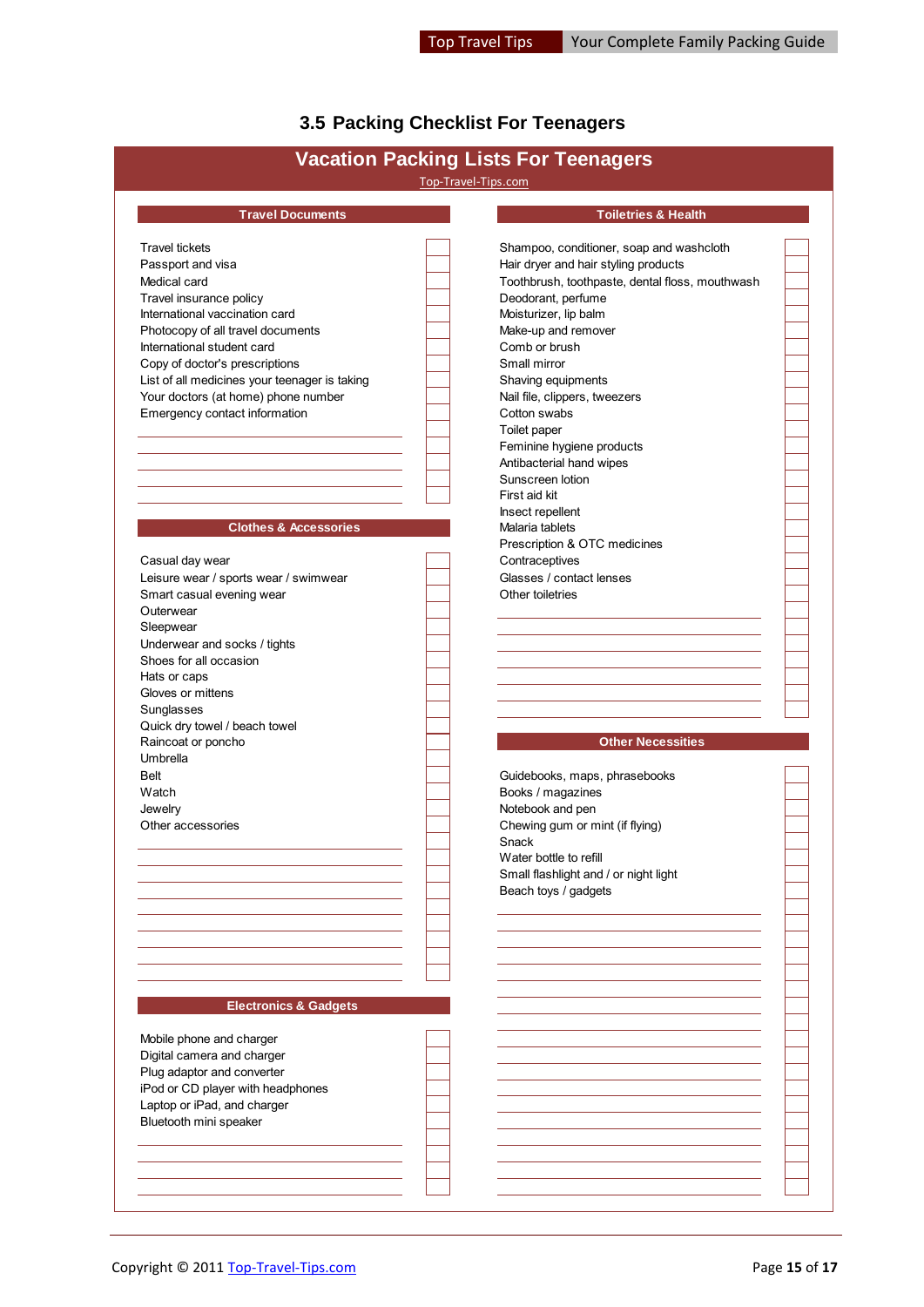# <span id="page-15-0"></span>**3.6 Packing Checklist For Cruise Travellers**

|                                                  | <b>Cruise Packing List</b>                      |  |
|--------------------------------------------------|-------------------------------------------------|--|
|                                                  | Top-Travel-Tips.com                             |  |
| <b>Travel Documents &amp; Money</b>              | <b>Toiletries &amp; Health</b>                  |  |
| Travel tickets, itinerary, booking confirmations | Shampoo, conditioner, soap and washcloth        |  |
| Passport and visa                                | Hair dryer and hair styling products            |  |
| Travel insurance policy                          | Toothbrush, toothpaste, dental floss, mouthwash |  |
| Medical card                                     | Deodorant, perfume                              |  |
| Vaccination card                                 | Moisturizer, lip balm                           |  |
| Driving license                                  | Make-up and remover                             |  |
| Maps, directions                                 | Comb or brush                                   |  |
| Travel money / payment cards                     | Small mirror                                    |  |
| Wallet / Money belt                              | Shaving equipments                              |  |
| Copy of all travel documents                     | Nail file, clippers, tweezers                   |  |
| Copy of doctor's prescriptions                   | Cotton swabs                                    |  |
|                                                  |                                                 |  |
| Medical history / list of medications            | Toilet paper                                    |  |
| Frequent flyer card                              | Feminine hygiene products                       |  |
| Other discount cards                             | Antibacterial hand wipes                        |  |
| Emergency contact information                    | Sunscreen lotion                                |  |
|                                                  | First aid kit                                   |  |
|                                                  | Insect repellent                                |  |
|                                                  | Malaria tablets                                 |  |
|                                                  | Prescription & OTC medicines                    |  |
|                                                  | Contraceptives                                  |  |
| <b>Clothes &amp; Accessories</b>                 | Glasses / contact lenses                        |  |
|                                                  | Other toiletries                                |  |
| Casual day wear                                  |                                                 |  |
| Leisure wear / sports wear / swimwear            |                                                 |  |
| Evening wear                                     |                                                 |  |
| Outerwear                                        |                                                 |  |
| Sleepwear                                        |                                                 |  |
| Underwear and socks                              |                                                 |  |
| Pantyhose / tights                               | <b>Other Necessities</b>                        |  |
| Shoes for all occasion                           |                                                 |  |
|                                                  |                                                 |  |
| Hats or caps<br>Gloves or mittens                | Guidebooks, maps, phrasebooks                   |  |
|                                                  | Books / magazines                               |  |
| Raincoat or poncho                               | Notebook / journal and pen                      |  |
| Umbrella                                         | Address / contact book                          |  |
| Sunglasses                                       | TSA-approved luggage locks                      |  |
| Belt                                             | Luggage tags                                    |  |
| Ties                                             | Earplugs, sleeping mask, flight socks           |  |
| Watch                                            | Inflatable travel pillow                        |  |
| Jewelry                                          |                                                 |  |
|                                                  | Chewing gum and mint                            |  |
| Other accessories                                | Snack                                           |  |
|                                                  | Water bottle to refill                          |  |
|                                                  | Swiss army knife                                |  |
|                                                  |                                                 |  |
|                                                  | Plastic Ziploc bags                             |  |
|                                                  | Sewing kit and scissors                         |  |
|                                                  | Spare batteries                                 |  |
|                                                  | Duct tape                                       |  |
| <b>Electronics &amp; Gadgets</b>                 | Binocular                                       |  |
|                                                  | Small flashlight / night light                  |  |
| Mobile phone and charger                         | Small hospitality gifts                         |  |
| Digital camera                                   |                                                 |  |
| Camcorder                                        |                                                 |  |
| Battery charger                                  |                                                 |  |
| Tripod for camera / camcorder                    |                                                 |  |
| Adaptor and converter                            |                                                 |  |
| <b>Extension cord</b>                            |                                                 |  |
| Alarm clock                                      |                                                 |  |
|                                                  |                                                 |  |
| iPod / CD player with headphones                 |                                                 |  |
| Laptop or iPad, and charger                      |                                                 |  |
| Bluetooth mini speaker                           |                                                 |  |
|                                                  |                                                 |  |